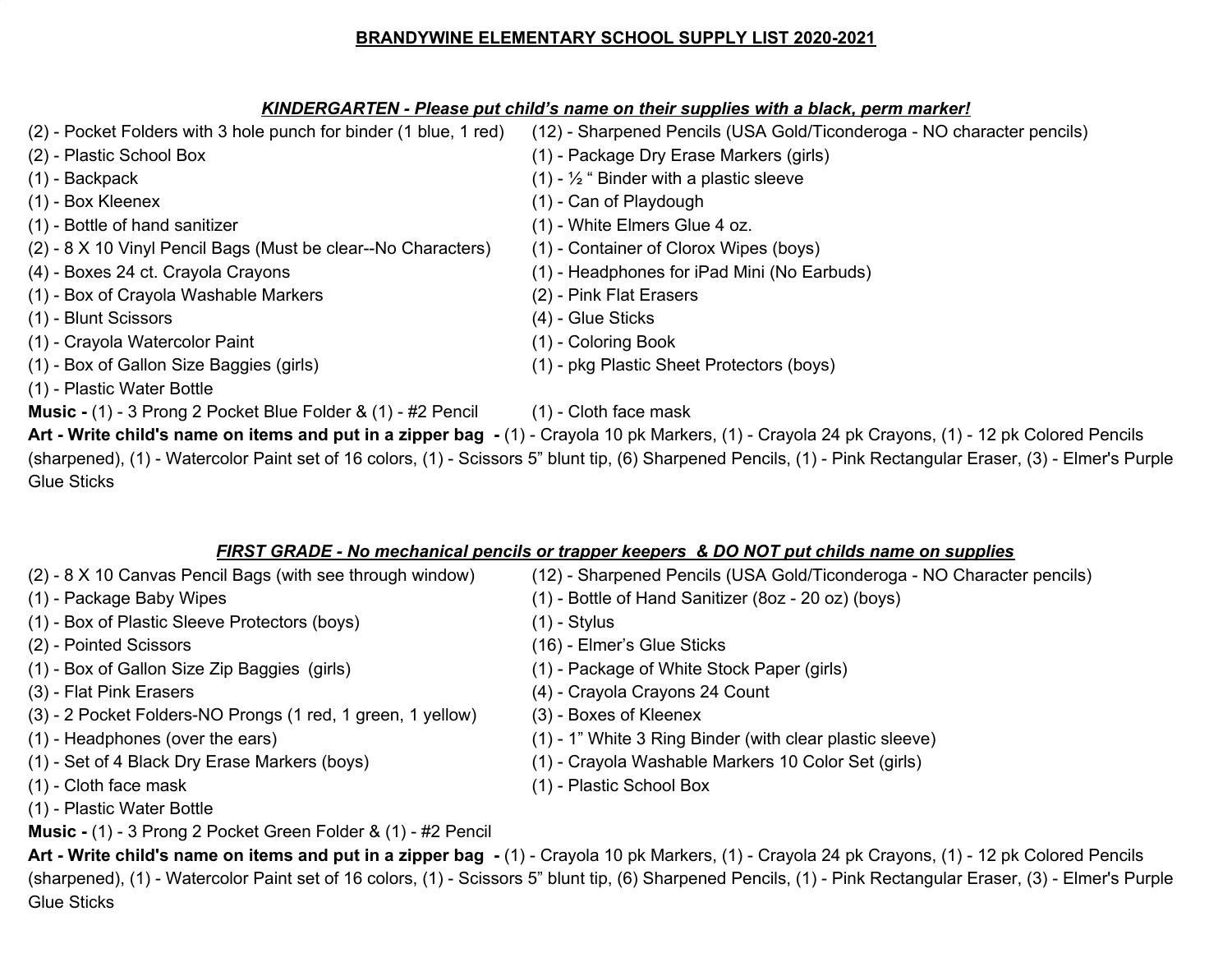#### *SECOND GRADE - Items with \*\* need labeled with students name*

- (10) Sharpened Pencils (NO Mechanical Pencils) (5) Pink Erasers
- (1) Package WIDE Ruled Notebook Paper (1) Baby Wipes
- 
- (1) WIDE Ruled 1 Subject Notebook\*\* (1) Pointed Scissors\*\*
- 
- (2) Boxes of Crayola Crayons (24 Count)\*\* (2) Folders (Student Choice)\*\*
- (1) Over the Ears Headphones\*\* (1) Cloth Face mask
- (1) Plastic Water Bottle
- **Music -** (1) 3 Prong 2 Pocket Yellow Folder, (1) #2 Pencil, (1) Fine Line Black Dry Erase Marker

**Art -** (1) - Green 3 Ring Binder, (1) - Pencil Pouch for 3 Ring Binder (8 X 10), (6) - Sharpened Pencils, (1) - Pink Rectangle Eraser

# *THIRD GRADE - No Trapper Keepers*

(1) - 8 X 10 Vinyl Pencil Bag (1) - Headphones - needs to have long straight plug in (1) - Glue Sticks (1) - Glue Bottle (2) - Pocket Folders (1) - Spiral Notebook (12) - Sharpened Pencils (NO Mechanical Pencils) (1) - Student Planner (1) - Box of 24 Crayola Crayons (1) - Box 12 Colored Pencils (1) - Pointed Scissors (2) - Boxes of Kleenex (1) - Yellow Highlighter (1) - 3 Prong 2 Pocket Red Folder (1) - 12" Ruler (with inches and centimeters) (1) - Composition Notebook (1) - Box Baby Wipes (girls) (1) - Antibacterial Hand Gel (boys) (2) - Erasers (1) - Package of Filler Paper (1) Cloth face mask (1) - Plastic School Box

**Art -** (1) - Blue 3 Ring Binder, (1) - Pencil Pouch for 3 Ring Binder (8 X 10), (6) - Sharpened Pencils, (1) - Pink Rectangle Eraser

#### *FOURTH GRADE - No ink pens or Trapper Keepers*

- (5) Single Subject Spiral Notebooks (3) Boxes Regular Size Kleenex (3) Glue Sticks
	-
- (100) Sheets of Filler Paper (1) 8 oz Elmer's White Glue (1) Hand Sanitizer
- (1) Box of Sandwich Bags (boys) (1) Box of 24 Crayons (1) Stylus for iPad
- (24) #2 Pencils (2) Plastic School Box (1) 8 Pack of Markers
- 
- (1) Box of Ziplock Gallon Bags (girls) (1) Set of Earbuds (1) Pack of Colored Pencils
	-
	-
	-
- 
- (10) Glue Sticks (2) Full Size Box Kleenex
	-
- (2) Art/School Box\*\* (1) Crayola Watercolor Paint Set\*\*
	-
	-

- 
- 
- 
- 
- 
- 
- 
- 
- 
- (1) Plastic Water Bottle
- **Music -** (1) 1" Black 3 ring binder